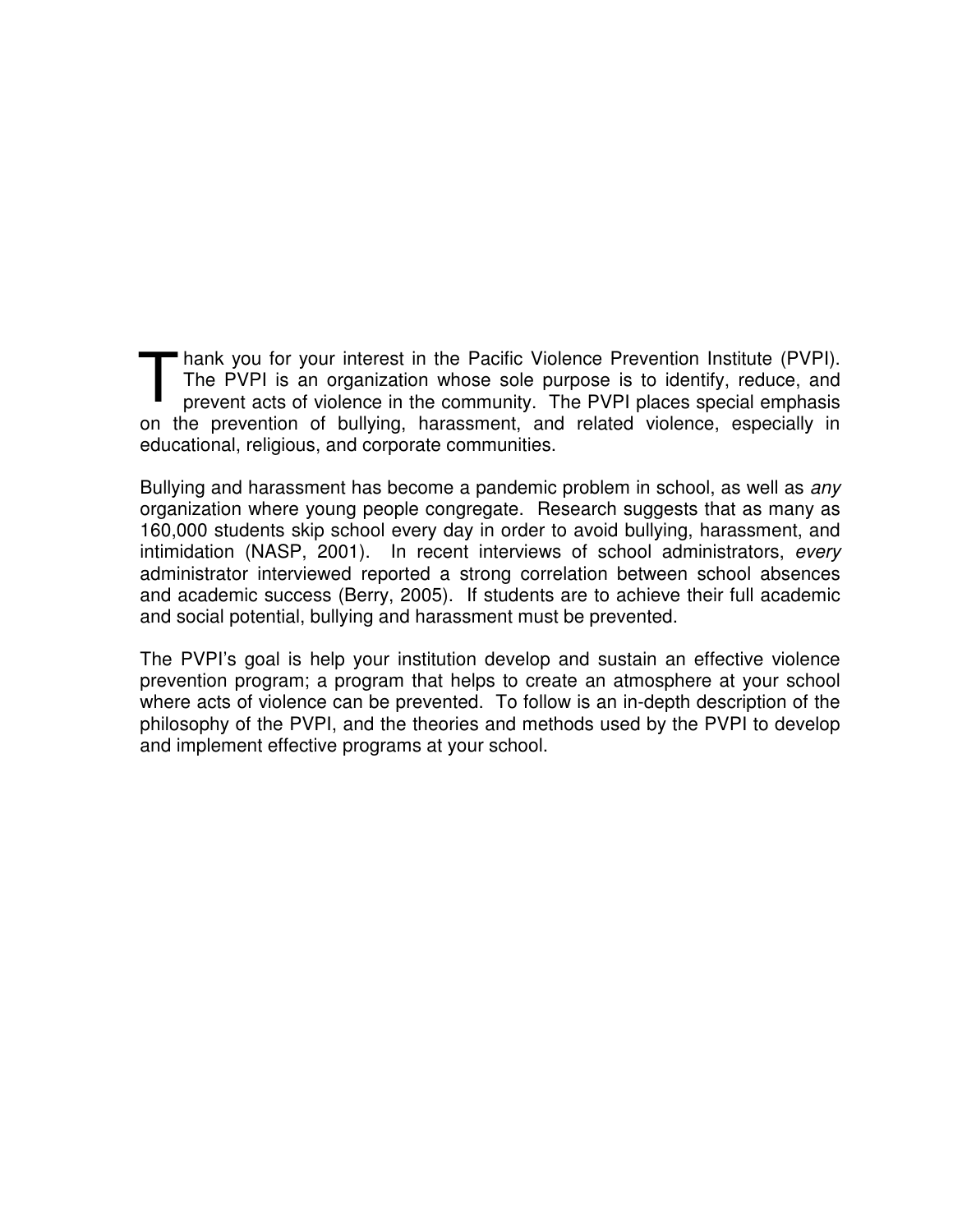# **Sustainability Through Peer Education**

Most of the PVPI's programs are based on a peer education model. Whether programs are intended for students or adults, in most cases those programs will be more effective if they are presented by members of the community that the program targets. In most cases, the staff of the PVPI will not come to your institution and present its programs. Rather, members of our staff will train members of your community as trainers, allowing them to continue to present programs long after we have left.



Not only is this peer education model a highly effective instructional method, but it also will

allow your institution, with guidance and consultation from the PVPI, to maintain a sustainable violence prevention program.

# Our Philosophy

Many organizations share the goal of preventing bullying and harassment. The focus of many of these programs is training teachers, administrators, and staff to identify bullies (students who demonstrate a pattern of behavior that victimizes other students in an attempt to gain power over them) and effectively intervene in their behavior. In addition to this goal, the PVPI's programs focus on training students, teachers, administrators, and staff to intervene in the *bullying behavior* that most students engage in (behavior such as put downs, spreading rumors, offensive jokes, stereotyping, etc.). By taking action to intervene in these "less severe" acts of violence, an atmosphere can be created that makes it difficult for violence to escalate. The following is a description of the philosophy used by the PVPI for all of our violence prevention programs:

## **Changing Bystanders into Allies**

The main goal of the PVPI is to prevent bullying, harassment, and other forms of related violence by changing bystander behavior into ally behavior.

**Bystander:** Someone who witnesses an event but is not directly involved in the event.

**Ally:** A person who acts against an act of violence, oppression, or mistreatment that is not directed at them.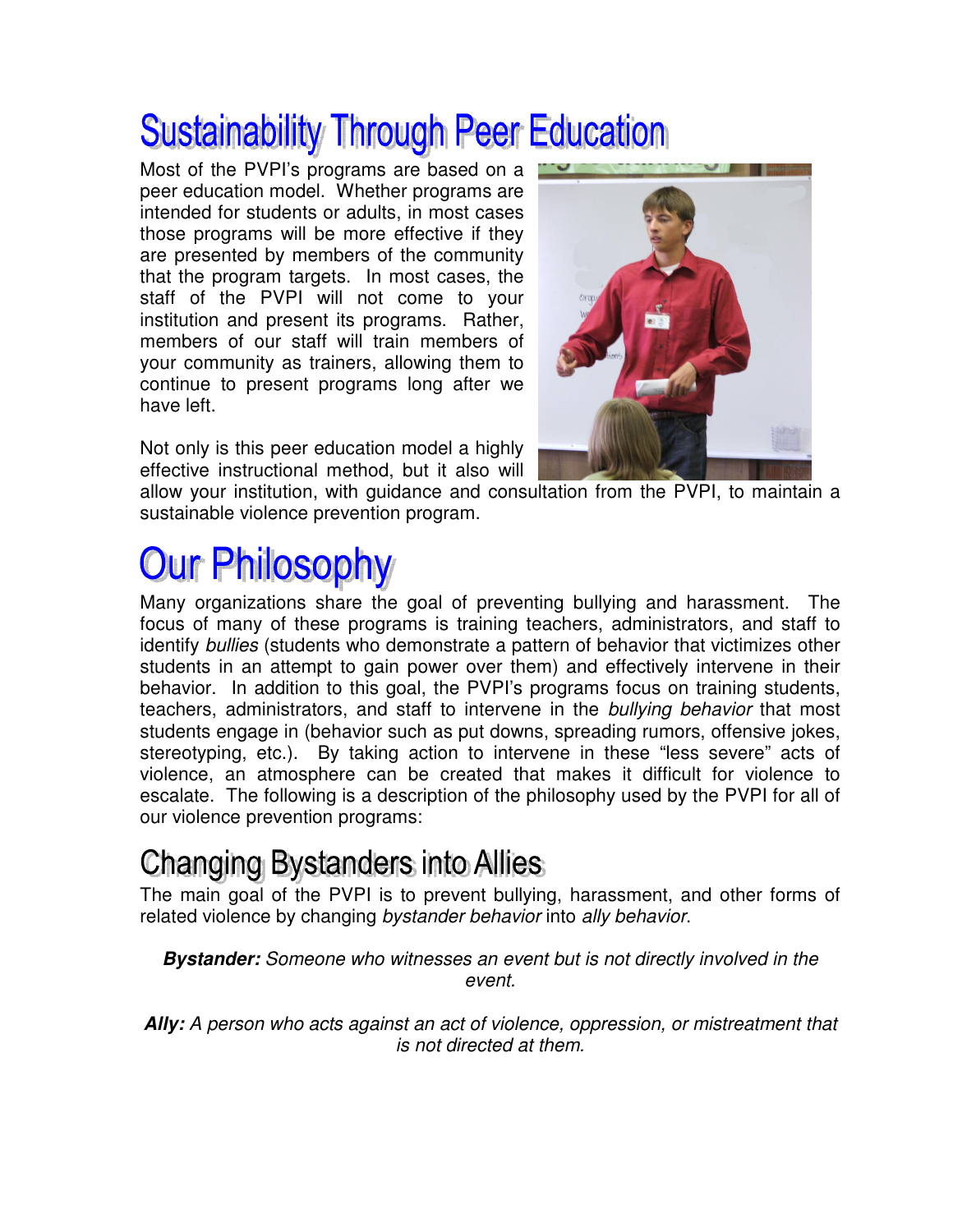Research shows that in 85% of bullying, harassment, or school violence episodes there are bystanders present (Craig & Pepler, 1997). Research has also shown that in the majority of cases (57%) when bystander intervenes in an act of bullying, harassment, or related school violence the act will stop within 10 seconds (Craig & Pepler, 1997). This research demonstrates the efficacy of bystander intervention, or in other words, ally behavior.

However, being an effective ally is a skill, and honing that skill requires instruction and practice. Students must be given skills to be effective allies, and must have the opportunity to practice intervening in situations of bullying and harassment in a positive ways. All PVPI programs are designed to give students the skills that they will need to be effective allies in their community. By teaching students the skills that they need to become effective allies, and then continuing to support them in their change from bystander behavior into ally behavior, bullying, harassment, and related school violence can be prevented.

## The Violence Continuum

All acts of violence occur in a continuum, meaning that acts of violence that may not seem very severe (i.e. objectification, stereotyping, offensive jokes or comments), are connected to acts of violence that may seem more severe (i.e. unwanted sexual touch, intimidation, physical violence), which are connected to acts of violence



that seem to be the most severe (sexual assault, murder, suicide). These ideas hold true for all types of violence, including bullying, harassment, and related school violence. The PVPI's operational definition of violence is:

**Violence**: Any act, physical, emotional, or sexual, that causes physical, emotional, or sexual pain to another.

It is very difficult for students to intervene effectively in acts of physical violence. It is much more realistic for students to intervene in the "less severe" acts of bullying and harassment, such as put downs, rumors, offensive jokes or comments. In fact, a recent study conducted by the American Association of University Women found that most students found verbal and emotional violence such as spreading rumors, to be as damaging as or more damaging than physical violence (2004). By encouraging students to practice ally behavior by intervening in these "less severe" acts of verbal and emotional violence, an atmosphere can be created that makes it difficult for violence to escalate.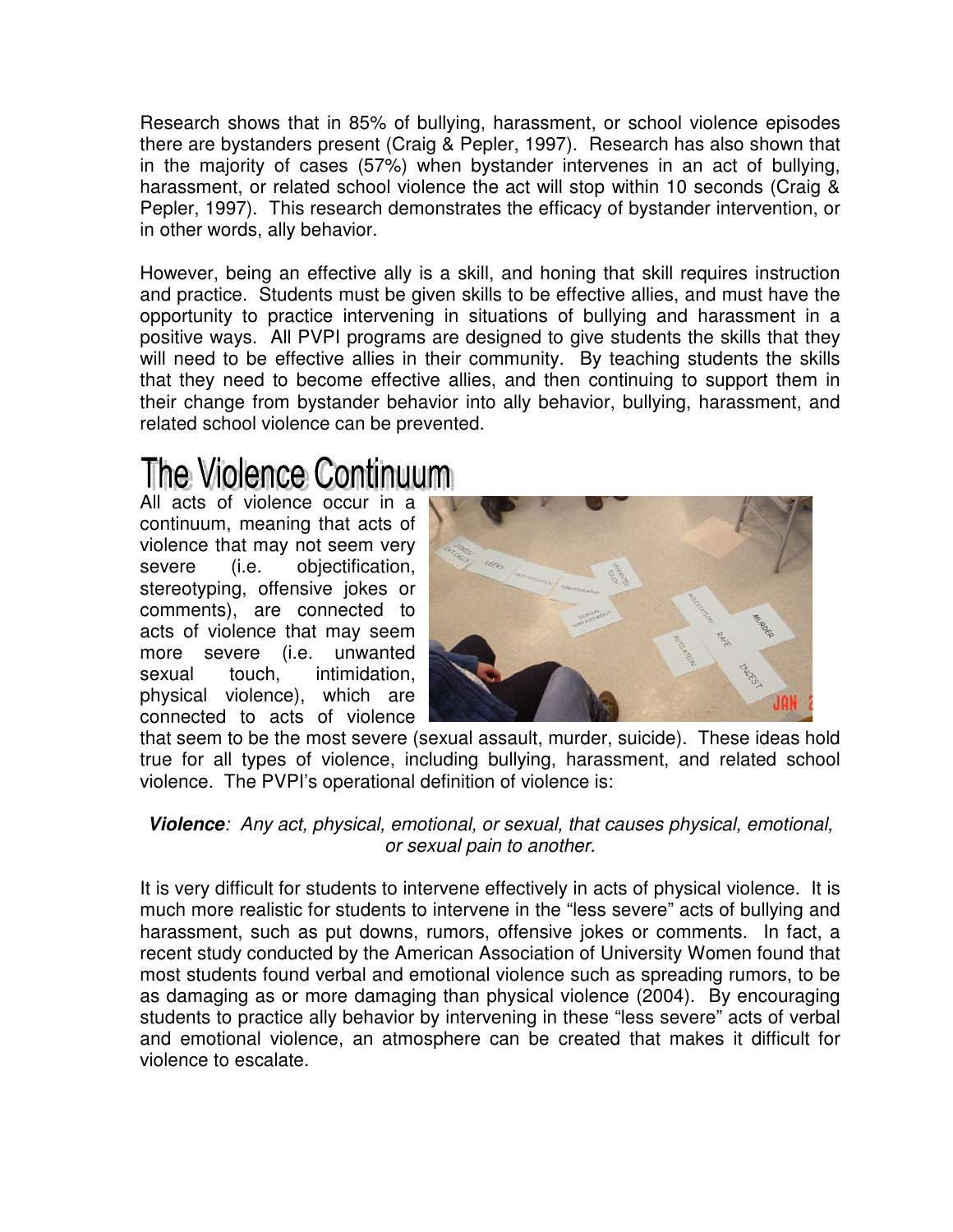

There is no greater influence on one's behavior than one's peers (Berkowitz & Perkins, 1986). Many acts of bullying and harassment are motivated by the perpetrator seeking approval from his/her peers, in other words, seeking a social reward. When a peer practices ally behavior, a message is sent to the perpetrator that bullying and harassment is not acceptable. Since most people's behavior is motivated by seeking approval

from their peer group it is unlikely that they will continue to engage in behavior that is unacceptable to their peers. By encouraging ally behavior we can effectively remove the social reward that is often the goal of bullying and harassment. By removing or changing the social reward we able intervene in specific acts of violence, and prevent future acts of violence.

### Encouraging Ally Behavior by Building Stronger Communities

As our communities become more diverse, so do our schools. Unfortunately, rather than celebrating diversity, in many cases those who are perceived to be different become the victims of bullying and harassment. Many of the programs designed by the PVPI focus on embracing all types of diversity, and building a stronger community that celebrates everyone's identities. Only by working to create a community that embraces diversity can ally behavior truly be effective.

The members of the staff of the PVPI have an extensive background in community building, celebration of diversity and multiculturalism, and identifying and responding to acts of violence within diverse populations. Some members of the staff are certified trainers for the National Coalition Building Institute, one of the world's leading organizations dedicated to community building and celebration of diversity and multiculturalism. This extensive background allows the PVPI to offer a wide variety of prejudice reduction, diversity awareness, and community building programs, all developed specifically to meet the needs of your community.

# $\overline{a}$

In order to develop the most effective program possible for your institution, the PVPI utilizes the Stages of Change model of behavior change.

## The Stages of Change

Like any other behavior change, changing from bystander behavior into ally behavior is a process, which can be illustrated by the Stages of Change Model (1984). This model describes the process that we all go through when making important changes in behavior. The model identifies six stages: Pre-contemplation, Contemplation,